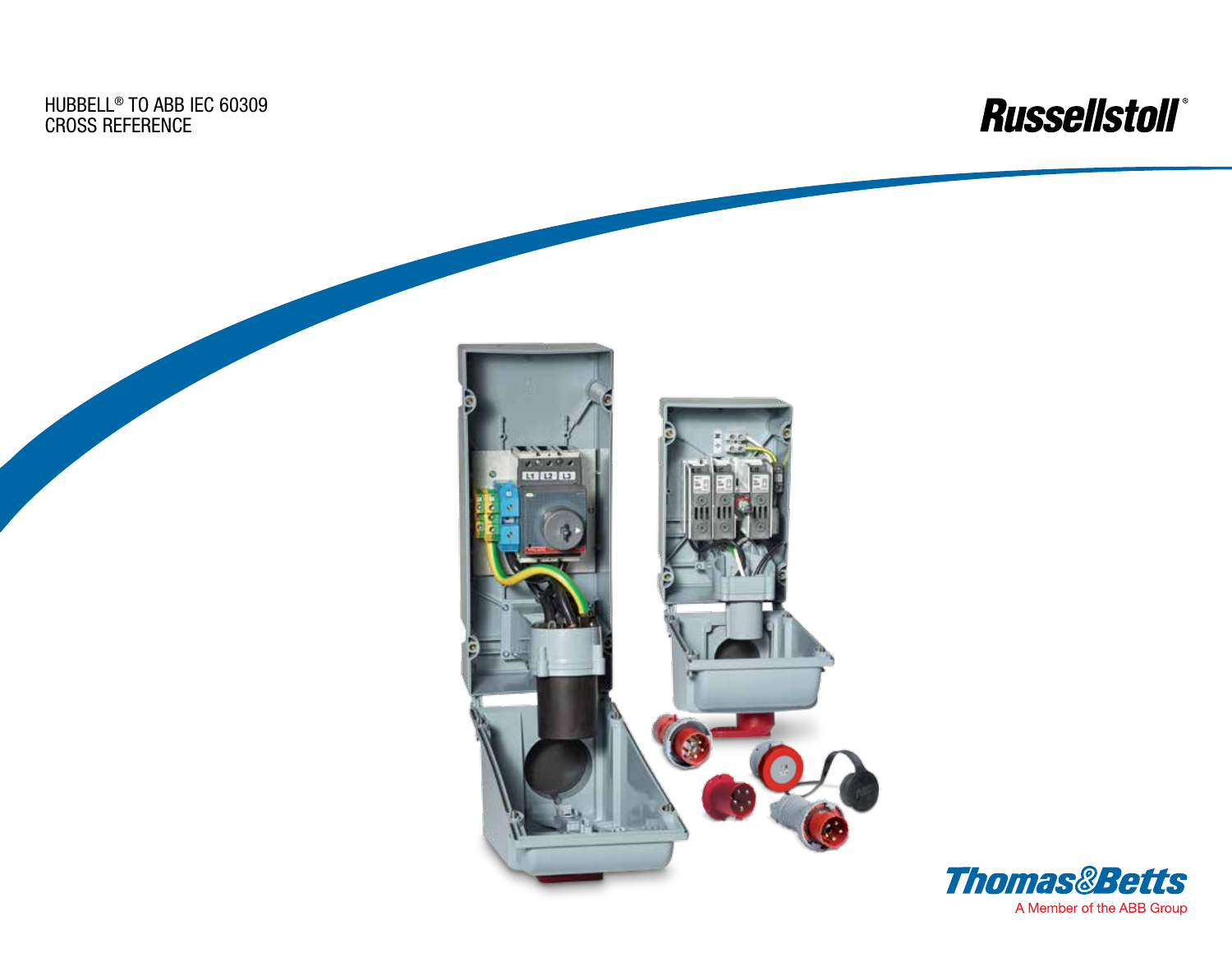## Russellstoll®

## Hubbell® to ABB IEC Cross Reference — IP67 Only



|            |                   |                               |                      |                          |                  |                          |                  |                          |                  |                          |                  | <b>Nonmetallic</b>            |                          |                               |                |
|------------|-------------------|-------------------------------|----------------------|--------------------------|------------------|--------------------------|------------------|--------------------------|------------------|--------------------------|------------------|-------------------------------|--------------------------|-------------------------------|----------------|
|            |                   |                               |                      | Plug                     |                  | Connector                |                  | Receptacle               |                  | Inlet                    |                  | <b>Backbox</b>                |                          | <b>Closure Cap</b>            |                |
| Amperage   | Poles &<br>Wires  | Voltage<br>(VAC unless noted) | <b>Clock</b><br>Hour | Hubbell <sup>®</sup> IEC | <b>ABB IEC</b>   | Hubbell <sup>®</sup> IEC | <b>ABB IEC</b>   | Hubbell <sup>®</sup> IEC | <b>ABB IEC</b>   | Hubbell <sup>®</sup> IEC | <b>ABB IEC</b>   | <b>Hubbell®</b><br><b>IEC</b> | <b>ABB</b><br><b>IEC</b> | <b>Hubbell®</b><br><b>IEC</b> | <b>ABB IEC</b> |
| 16A        | 2P3W              | 100-130V                      | 4h                   | <b>HBL316P4W</b>         | ABB316P4W        | <b>HBL316C4W</b>         | <b>ABB316C4W</b> | <b>HBL316R4W</b>         | ABB316R4W        | <b>HBL316B4W</b>         | <b>ABB316B4W</b> | <b>BB2030N</b>                | <b>BB</b> 30             | <b>PC320</b>                  | GP320          |
| 16A        | 2P3W              | 200-250V                      | 6h                   | HBL316P6W                | ABB316P6W        | <b>HBL316C6W</b>         | <b>ABB316C6W</b> | HBL316R6W                | ABB316R6W        | <b>HBL316B6W</b>         | ABB316B6W        | <b>BB2030N</b>                | <b>BB30</b>              | <b>PC320</b>                  | GP320          |
| 16A        | 3P4W              | 380-415V                      | 6h                   | <b>HBL416P6W</b>         | ABB416P6W        | <b>HBL416C6W</b>         | <b>ABB416C6W</b> | HBL416R6W                | ABB416R6W        | <b>HBL416B6W</b>         | ABB416B6W        | <b>BB2030N</b>                | <b>BB</b> 30             | <b>PC420</b>                  | <b>GP420</b>   |
| <b>16A</b> | 4P <sub>5</sub> W | 200/346-240/415V              | 6h                   | <b>HBL516P6W</b>         | ABB516P6W        | <b>HBL516C6W</b>         | <b>ABB516C6W</b> | HBL516R6W                | ABB516R6W        | <b>HBL516B6W</b>         | ABB516B6W        | <b>BB2030N</b>                | <b>BB30</b>              | <b>PC520</b>                  | <b>GP520</b>   |
| 20A        | 2P3W              | 100-130V                      | 4h                   | <b>HBL320P4W</b>         | ABB320P4W        | <b>HBL320C4W</b>         | <b>ABB320C4W</b> | <b>HBL320R4W</b>         | ABB320R4W        | <b>HBL320B4W</b>         | ABB320B4W        | <b>BB2030N</b>                | <b>BB30</b>              | PC320                         | GP320          |
| 20A        | 2P3W              | 200-250V                      | 6h                   | <b>HBL320P6W</b>         | ABB320P6W        | <b>HBL320C6W</b>         | <b>ABB320C6W</b> | HBL320R6W                | ABB320R6W        | <b>HBL320B6W</b>         | ABB320B6W        | <b>BB2030N</b>                | <b>BB30</b>              | <b>PC320</b>                  | GP320          |
| 20A        | 2P3W              | 480V                          | 7h                   | <b>HBL320P7W</b>         | ABB320P7W        | <b>HBL320C7W</b>         | <b>ABB320C7W</b> | <b>HBL320R7W</b>         | ABB320R7W        | <b>HBL320B7W</b>         | ABB320B7W        | <b>BB2030N</b>                | <b>BB30</b>              | <b>PC320</b>                  | GP320          |
| 20A        | 3P4W              | 125/250V                      | 12h                  | <b>HBL420P12W</b>        | ABB420P12W       | <b>HBL420C12W</b>        | ABB420C12W       | <b>HBL420R12W</b>        | ABB420R12W       | <b>HBL420B12W</b>        | ABB420B12W       | <b>BB2030N</b>                | <b>BB30</b>              | <b>PC420</b>                  | GP420          |
| 20A        | 3P4W              | 3Ø 200-250V                   | 9h                   | <b>HBL420P9W</b>         | ABB420P9W        | <b>HBL420C9W</b>         | ABB420C9W        | <b>HBL420R9W</b>         | ABB420R9W        | <b>HBL420B9W</b>         | ABB420B9W        | <b>BB2030N</b>                | <b>BB30</b>              | <b>PC420</b>                  | GP420          |
| 20A        | 3P4W              | 3Ø 480V                       | 7h                   | <b>HBL420P7W</b>         | ABB420P7W        | <b>HBL420C7W</b>         | <b>ABB420C7W</b> | <b>HBL420R7W</b>         | ABB420R7W        | <b>HBL420B7W</b>         | <b>ABB420B7W</b> | <b>BB2030N</b>                | <b>BB</b> 30             | <b>PC420</b>                  | <b>GP420</b>   |
| 20A        | 3P4W              | 3Ø 600V                       | 5h                   | <b>HBL420P5W</b>         | ABB420P5W        | <b>HBL420C5W</b>         | <b>ABB420C5W</b> | <b>HBL420R5W</b>         | ABB420R5W        | <b>HBL420B5W</b>         | ABB420B5W        | <b>BB2030N</b>                | <b>BB30</b>              | <b>PC420</b>                  | GP420          |
| 20A        | 4P5W              | 30Y 120/208-<br>144/250V      | 9h                   | <b>HBL520P9W</b>         | ABB520P9W        | <b>HBL520C9W</b>         | <b>ABB520C9W</b> | <b>HBL520R9W</b>         | ABB520R9W        | <b>HBL520B9W</b>         | <b>ABB520B9W</b> | <b>BB2030N</b>                | <b>BB</b> 30             | <b>PC520</b>                  | <b>GP520</b>   |
| 20A        | 4P5W              | 30Y 277/480V                  | 7h                   | <b>HBL520P7W</b>         | ABB520P7W        | <b>HBL520C7W</b>         | <b>ABB520C7W</b> | <b>HBL520R7W</b>         | ABB520R7W        | <b>HBL520B7W</b>         | <b>ABB520B7W</b> | <b>BB2030N</b>                | <b>BB30</b>              | <b>PC520</b>                  | GP520          |
| 20A        | 4P <sub>5</sub> W | 30Y 347/600V                  | 5h                   | <b>HBL520P5W</b>         | ABB520P5W        | <b>HBL520C5W</b>         | <b>ABB520C5W</b> | <b>HBL520R5W</b>         | ABB520R5W        | <b>HBL520B5W</b>         | <b>ABB520B5W</b> | <b>BB2030N</b>                | <b>BB30</b>              | <b>PC520</b>                  | GP520          |
| 30A        | 2P3W              | 100-130V                      | 4h                   | <b>HBL330P4W</b>         | <b>ABB330P4W</b> | <b>HBL330C4W</b>         | <b>ABB330C4W</b> | <b>HBL330R4W</b>         | ABB330R4W        | <b>HBL330B4W</b>         | <b>ABB330B4W</b> | <b>BB2030N</b>                | <b>BB30</b>              | PC3430                        | GP330/430      |
| 30A        | 2P3W              | 200-250V                      | 6h                   | <b>HBL330P6W</b>         | ABB330P6W        | <b>HBL330C6W</b>         | <b>ABB330C6W</b> | HBL330R6W                | ABB330R6W        | <b>HBL330B6W</b>         | <b>ABB330B6W</b> | <b>BB2030N</b>                | <b>BB30</b>              | PC3430                        | GP330/430      |
| 30A        | 2P3W              | 480V                          | 7h                   | <b>HBL330P7W</b>         | ABB330P7W        | <b>HBL330C7W</b>         | <b>ABB330C7W</b> | <b>HBL330R7W</b>         | ABB330R7W        | <b>HBL330B7W</b>         | <b>ABB330B7W</b> | <b>BB2030N</b>                | <b>BB30</b>              | PC3430                        | GP330/430      |
| 30A        | 3P4W              | 125/250V                      | 12h                  | <b>HBL430P12W</b>        | ABB430P12W       | <b>HBL430C12W</b>        | ABB430C12W       | <b>HBL430R12W</b>        | ABB430R12W       | <b>HBL430B12W</b>        | ABB430B12W       | <b>BB2030N</b>                | <b>BB</b> 30             | PC3430                        | GP330/430      |
| 30A        | 3P4W              | 3Ø 200-250V                   | 9h                   | <b>HBL430P9W</b>         | ABB430P9W        | <b>HBL430C9W</b>         | <b>ABB430C9W</b> | HBL430R9W                | ABB430R9W        | <b>HBL430B9W</b>         | <b>ABB430B9W</b> | <b>BB2030N</b>                | <b>BB</b> 30             | PC3430                        | GP330/430      |
| 30A        | 3P4W              | 3Ø 480V                       | 7h                   | <b>HBL430P7W</b>         | ABB430P7W        | <b>HBL430C7W</b>         | <b>ABB430C7W</b> | <b>HBL430R7W</b>         | ABB430R7W        | <b>HBL430B7W</b>         | ABB430B7W        | <b>BB2030N</b>                | <b>BB</b> 30             | PC3430                        | GP330/430      |
| 30A        | 3P4W              | 3Ø 600V                       | 5h                   | <b>HBL430P5W</b>         | ABB430P5W        | <b>HBL430C5W</b>         | <b>ABB430C5W</b> | <b>HBL430R5W</b>         | <b>ABB430R5W</b> | <b>HBL430B5W</b>         | <b>ABB430B5W</b> | <b>BB2030N</b>                | <b>BB</b> 30             | PC3430                        | GP330/430      |
| 30A        | 4P5W              | 30Y 120/208-<br>144/250V      | 9h                   | <b>HBL530P9W</b>         | ABB530P9W        | <b>HBL530C9W</b>         | <b>ABB530C9W</b> | HBL530R9W                | ABB530R9W        | <b>HBL530B9W</b>         | <b>ABB530B9W</b> | <b>BB2030N</b>                | <b>BB</b> 30             | <b>PC530</b>                  | GP530          |
| 30A        | 4P5W              | 30Y 277/480V                  | 7h                   | <b>HBL530P7W</b>         | ABB530P7W        | <b>HBL530C7W</b>         | <b>ABB530C7W</b> | <b>HBL530R7W</b>         | ABB530R7W        | <b>HBL530B7W</b>         | <b>ABB530B7W</b> | <b>BB2030N</b>                | <b>BB30</b>              | <b>PC530</b>                  | GP530          |
| 30A        | 4P <sub>5</sub> W | 3ØY 347/600V                  | 5h                   | <b>HBL530P5W</b>         | <b>ABB530P5W</b> | <b>HBL530C5W</b>         | <b>ABB530C5W</b> | <b>HBL530R5W</b>         | ABB530R5W        | <b>HBL530B5W</b>         | <b>ABB530B5W</b> | <b>BB2030N</b>                | <b>BB</b> 30             | <b>PC530</b>                  | GP530          |
| 32A        | 2P3W              | 100-130V                      | 4h                   | <b>HBL332P4W</b>         | ABB332P4W        | <b>HBL332C4W</b>         | <b>ABB332C4W</b> | <b>HBL332R4W</b>         | ABB332R4W        | <b>HBL332B4W</b>         | ABB332B4W        | <b>BB2030N</b>                | <b>BB30</b>              | PC3430                        | GP330/430      |
| 32A        | 2P3W              | 200-250V                      | 6h                   | <b>HBL332P6W</b>         | ABB332P6W        | <b>HBL332C6W</b>         | <b>ABB332C6W</b> | HBL332R6W                | ABB332R6W        | <b>HBL332B6W</b>         | <b>ABB332B6W</b> | <b>BB2030N</b>                | <b>BB30</b>              | PC3430                        | GP330/430      |
| 32A        | 3P4W              | 380-415V                      | 6h                   | <b>HBL432P6W</b>         | ABB432P6W        | <b>HBL432C6W</b>         | <b>ABB432C6W</b> | <b>HBL432R6W</b>         | ABB432R6W        | <b>HBL432B6W</b>         | <b>ABB432B6W</b> | <b>BB2030N</b>                | <b>BB30</b>              | PC3430                        | GP330/430      |
| 32A        | 3P4W              | 380V 50 Hz/440V<br>60 Hz      | 3h                   | <b>HBL432P3W</b>         | ABB432P3W        | <b>HBL432C3W</b>         | <b>ABB432C3W</b> | <b>HBL432R3W</b>         | ABB432R3W        | <b>HBL432B3W</b>         | ABB432B3W        | <b>BB2030N</b>                | <b>BB30</b>              | PC3430                        | GP330/430      |
| 32A        | 4P5W              | 200/346-240/415V              | 6h                   | <b>HBL532P6W</b>         | ABB532P6W        | <b>HBL532C6W</b>         | <b>ABB532C6W</b> | <b>HBL532R6W</b>         | ABB532R6W        | <b>HBL532B6W</b>         | <b>ABB532B6W</b> | <b>BB2030N</b>                | <b>BB</b> 30             | <b>PC530</b>                  | GP530          |

*Hubbell is a registered trademark of Hubbell Incorporated.*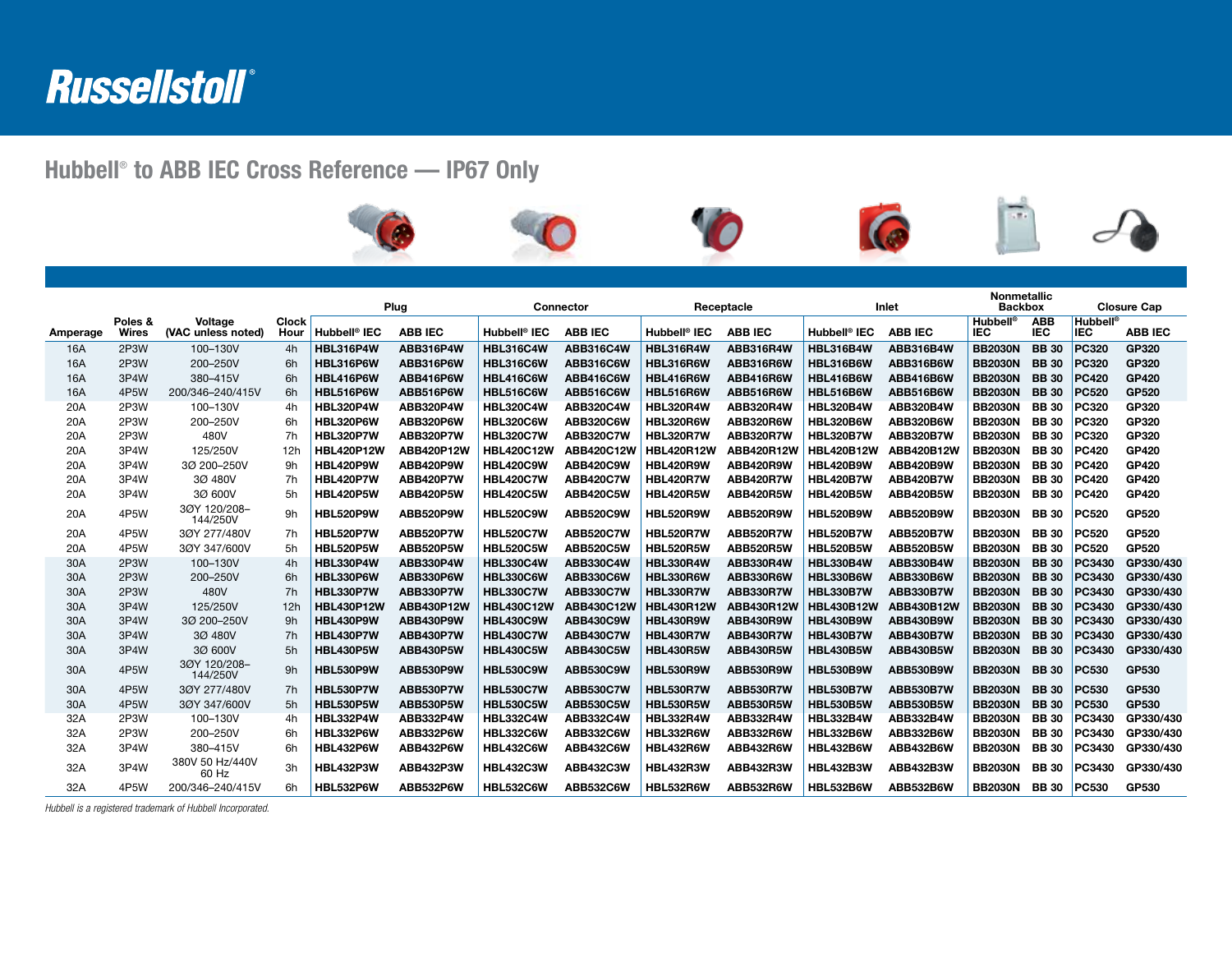

## Hubbell® to ABB IEC Cross Reference — IP67 Only



|          |              |                          |              | Plug                     |                   | Connector                |                   | Receptacle               |                   | Inlet                    |                   | <b>Nonmetallic</b><br><b>Backbox</b> |              | <b>Closure Cap</b>  |                |
|----------|--------------|--------------------------|--------------|--------------------------|-------------------|--------------------------|-------------------|--------------------------|-------------------|--------------------------|-------------------|--------------------------------------|--------------|---------------------|----------------|
|          | Poles &      | Voltage                  | <b>Clock</b> |                          |                   |                          |                   |                          |                   |                          |                   | <b>Hubbell®</b>                      | <b>ABB</b>   | <b>Hubbell®</b>     |                |
| Amperage | <b>Wires</b> | (VAC unless noted)       | Hour         | Hubbell <sup>®</sup> IEC | <b>ABB IEC</b>    | Hubbell <sup>®</sup> IEC | <b>ABB IEC</b>    | Hubbell <sup>®</sup> IEC | <b>ABB IEC</b>    | Hubbell <sup>®</sup> IEC | <b>ABB IEC</b>    | IEC                                  | <b>IEC</b>   | <b>IEC</b>          | <b>ABB IEC</b> |
| 60A      | 2P3W         | 100-130V                 | 4h           | <b>HBL360P4W</b>         | ABB360P4W         | <b>HBL360C4W</b>         | <b>ABB360C4W</b>  | <b>HBL360R4W</b>         | ABB360R4W         | <b>HBL360B4W</b>         | <b>ABB360B4W</b>  | <b>BB60N</b>                         | <b>BB</b> 60 | <b>PC60</b>         | GP60           |
| 60A      | 2P3W         | 200-250V                 | 6h           | HBL360P6W                | ABB360P6W         | <b>HBL360C6W</b>         | <b>ABB360C6W</b>  | <b>HBL360R6W</b>         | ABB360R6W         | <b>HBL360B6W</b>         | ABB360B6W         | <b>BB60N</b>                         | <b>BB</b> 60 | <b>PC60</b>         | GP60           |
| 60A      | 2P3W         | 480V                     | 7h           | <b>HBL360P7W</b>         | ABB360P7W         | <b>HBL360C7W</b>         | <b>ABB360C7W</b>  | <b>HBL360R7W</b>         | ABB360R7W         | <b>HBL360B7W</b>         | ABB360B7W         | <b>BB60N</b>                         | <b>BB</b> 60 | <b>PC60</b>         | GP60           |
| 60A      | 2P3W         | 50-250VDC                | 3h           | <b>HBL360P3W</b>         | ABB360P3W         | <b>HBL360C3W</b>         | <b>ABB360C3W</b>  | <b>HBL360R3W</b>         | ABB360R3W         | <b>HBL360B3W</b>         | ABB360B3W         | <b>BB60N</b>                         | <b>BB 60</b> | <b>PC60</b>         | <b>GP60</b>    |
| 60A      | 3P4W         | 125/250V                 | 12h          | <b>HBL460P12W</b>        | ABB460P12W        | <b>HBL460C12W</b>        | ABB460C12W        | <b>HBL460R12W</b>        | ABB460R12W        | <b>HBL460B12W</b>        | ABB460B12W        | <b>BB60N</b>                         | <b>BB 60</b> | <b>PC60</b>         | GP60           |
| 60A      | 3P4W         | 3Ø 200-250V              | 9h           | <b>HBL460P9W</b>         | ABB460P9W         | <b>HBL460C9W</b>         | <b>ABB460C9W</b>  | <b>HBL460R9W</b>         | ABB460R9W         | <b>HBL460B9W</b>         | ABB460B9W         | <b>BB60N</b>                         | <b>BB 60</b> | <b>PC60</b>         | GP60           |
| 60A      | 3P4W         | 3Ø 480V                  | 7h           | <b>HBL460P7W</b>         | ABB460P7W         | <b>HBL460C7W</b>         | <b>ABB460C7W</b>  | <b>HBL460R7W</b>         | ABB460R7W         | <b>HBL460B7W</b>         | ABB460B7W         | <b>BB60N</b>                         | <b>BB 60</b> | <b>PC60</b>         | <b>GP60</b>    |
| 60A      | 3P4W         | 3Ø 600V                  | 5h           | <b>HBL460P5W</b>         | ABB460P5W         | <b>HBL460C5W</b>         | <b>ABB460C5W</b>  | <b>HBL460R5W</b>         | ABB460R5W         | <b>HBL460B5W</b>         | ABB460B5W         | <b>BB60N</b>                         | <b>BB 60</b> | <b>PC60</b>         | GP60           |
| 60A      | 4P5W         | 30Y 120/208-<br>144/250V | 9h           | <b>HBL560P9W</b>         | ABB560P9W         | <b>HBL560C9W</b>         | <b>ABB560C9W</b>  | <b>HBL560R9W</b>         | ABB560R9W         | <b>HBL560B9W</b>         | ABB560B9W         | <b>BB60N</b>                         | <b>BB</b> 60 | <b>PC60</b>         | GP60           |
| 60A      | 4P5W         | 30Y 277/480V             | 7h           | <b>HBL560P7W</b>         | ABB560P7W         | <b>HBL560C7W</b>         | <b>ABB560C7W</b>  | <b>HBL560R7W</b>         | ABB560R7W         | <b>HBL560B7W</b>         | ABB560B7W         | <b>BB60N</b>                         | <b>BB 60</b> | <b>PC60</b>         | <b>GP60</b>    |
| 60A      | 4P5W         | 3ØY 347/600V             | 5h           | <b>HBL560P5W</b>         | ABB560P5W         | <b>HBL560C5W</b>         | <b>ABB560C5W</b>  | <b>HBL560R5W</b>         | ABB560R5W         | <b>HBL560B5W</b>         | <b>ABB560B5W</b>  | <b>BB60N</b>                         | <b>BB</b> 60 | <b>PC60</b>         | <b>GP60</b>    |
| 63A      | 2P3W         | 200-250V                 | 6h           | HBL363P6W                | ABB363P6W         | <b>HBL363C6W</b>         | <b>ABB363C6W</b>  | <b>HBL363R6W</b>         | ABB363R6W         | <b>HBL363B6W</b>         | ABB363B6W         | <b>BB60N</b>                         | <b>BB</b> 60 | <b>PC60</b>         | <b>GP60</b>    |
| 63A      | 3P4W         | 380-415V                 | 6h           | <b>HBL463P6W</b>         | ABB463P6W         | <b>HBL463C6W</b>         | <b>ABB463C6W</b>  | <b>HBL463R6W</b>         | ABB463R6W         | <b>HBL463B6W</b>         | ABB463B6W         | BB60N                                | <b>BB</b> 60 | <b>PC60</b>         | GP60           |
| 63A      | 4P5W         | 200/346-240/415V         | 6h           | HBL563P6W                | ABB563P6W         | <b>HBL563C6W</b>         | <b>ABB563C6W</b>  | <b>HBL563R6W</b>         | ABB563R6W         | <b>HBL563B6W</b>         | ABB563B6W         | BB60N                                | <b>BB 60</b> | <b>PC60</b>         | <b>GP60</b>    |
| 100A     | 2P3W         | 100-130V                 | 4h           | <b>HBL3100P4W</b>        | ABB3100P4W        | <b>HBL3100C4W</b>        | ABB3100C4W        | <b>HBL3100R4W</b>        | ABB3100R4W        | <b>HBL3100B4W</b>        | ABB3100B4W        | <b>BB100N</b>                        |              | <b>BB 100 PC100</b> | GP100          |
| 100A     | 2P3W         | 200-250V                 | 6h           | <b>HBL3100P6W</b>        | ABB3100P6W        | <b>HBL3100C6W</b>        | ABB3100C6W        | <b>HBL3100R6W</b>        | <b>ABB3100R6W</b> | <b>HBL3100B6W</b>        | ABB3100B6W        | <b>BB100N</b>                        |              | <b>BB 100 PC100</b> | GP100          |
| 100A     | 2P3W         | 480V                     | 7h           | <b>HBL3100P7W</b>        | ABB3100P7W        | <b>HBL3100C7W</b>        | ABB3100C7W        | <b>HBL3100R7W</b>        | ABB3100R7W        | <b>HBL3100B7W</b>        | <b>ABB3100B7W</b> | <b>BB100N</b>                        |              | <b>BB 100 PC100</b> | GP100          |
| 100A     | 3P4W         | 125/250V                 | 12h          | <b>HBL4100P12W</b>       | ABB4100P12W       | <b>HBL4100C12W</b>       | ABB4100C12W       | <b>HBL4100R12W</b>       | ABB4100R12W       | <b>HBL4100B12W</b>       | ABB4100B12W       | <b>BB100N</b>                        |              | <b>BB 100 PC100</b> | GP100          |
| 100A     | 3P4W         | 3Ø 200-250V              | 9h           | <b>HBL4100P9W</b>        | <b>ABB4100P9W</b> | <b>HBL4100C9W</b>        | ABB4100C9W        | <b>HBL4100R9W</b>        | ABB4100R9W        | <b>HBL4100B9W</b>        | ABB4100B9W        | <b>BB100N</b>                        |              | <b>BB 100 PC100</b> | GP100          |
| 100A     | 3P4W         | 3Ø 480V                  | 7h           | <b>HBL4100P7W</b>        | <b>ABB4100P7W</b> | <b>HBL4100C7W</b>        | <b>ABB4100C7W</b> | <b>HBL4100R7W</b>        | <b>ABB4100R7W</b> | <b>HBL4100B7W</b>        | <b>ABB4100B7W</b> | <b>BB100N</b>                        |              | <b>BB 100 PC100</b> | GP100          |
| 100A     | 3P4W         | 3Ø 600V                  | 5h           | <b>HBL4100P5W</b>        | ABB4100P5W        | <b>HBL4100C5W</b>        | ABB4100C5W        | <b>HBL4100R5W</b>        | <b>ABB4100R5W</b> | <b>HBL4100B5W</b>        | <b>ABB4100B5W</b> | <b>BB100N</b>                        |              | <b>BB 100 PC100</b> | GP100          |
| 100A     | 4P5W         | 30Y 120/208-<br>144/250V | 9h           | <b>HBL5100P9W</b>        | ABB5100P9W        | <b>HBL5100C9W</b>        | ABB5100C9W        | <b>HBL5100R9W</b>        | ABB5100R9W        | <b>HBL5100B9W</b>        | ABB5100B9W        | <b>BB100N</b>                        |              | <b>BB 100 PC100</b> | GP100          |
| 100A     | 4P5W         | 30Y 277/480V             | 7h           | <b>HBL5100P7W</b>        | ABB5100P7W        | <b>HBL5100C7W</b>        | <b>ABB5100C7W</b> | <b>HBL5100R7W</b>        | <b>ABB5100R7W</b> | <b>HBL5100B7W</b>        | <b>ABB5100B7W</b> | <b>BB100N</b>                        |              | <b>BB 100 PC100</b> | GP100          |
| 100A     | 4P5W         | 3ØY 347/600V             | 5h           | <b>HBL5100P5W</b>        | <b>ABB5100P5W</b> | <b>HBL5100C5W</b>        | ABB5100C5W        | <b>HBL5100R5W</b>        | <b>ABB5100R5W</b> | <b>HBL5100B5W</b>        | <b>ABB5100B5W</b> | <b>BB100N</b>                        |              | <b>BB 100 PC100</b> | <b>GP100</b>   |
| 125A     | 2P3W         | 200-250V                 | 6h           | <b>HBL3125P6W</b>        | ABB3125P6W        | <b>HBL3125C6W</b>        | ABB3125C6W        | <b>HBL3125R6W</b>        | ABB3125R6W        | <b>HBL3125B6W</b>        | ABB3125B6W        | <b>BB100N</b>                        |              | <b>BB 100 PC100</b> | GP100          |
| 125A     | 3P4W         | 380-415V                 | 6h           | <b>HBL4125P6W</b>        | ABB4125P6W        | <b>HBL4125C6W</b>        | ABB4125C6W        | <b>HBL4125R6W</b>        | ABB4125R6W        | <b>HBL4125B6W</b>        | ABB4125B6W        | <b>BB100N</b>                        |              | <b>BB 100 PC100</b> | GP100          |
| 125A     | 4P5W         | 200/346-240/415V         | 6h           | <b>HBL5125P6W</b>        | ABB5125P6W        | <b>HBL5125C6W</b>        | ABB5125C6W        | <b>HBL5125R6W</b>        | ABB5125R6W        | <b>HBL5125B6W</b>        | ABB5125B6W        | <b>BB100N</b>                        |              | <b>BB 100 PC100</b> | GP100          |

*Hubbell is a registered trademark of Hubbell Incorporated.*